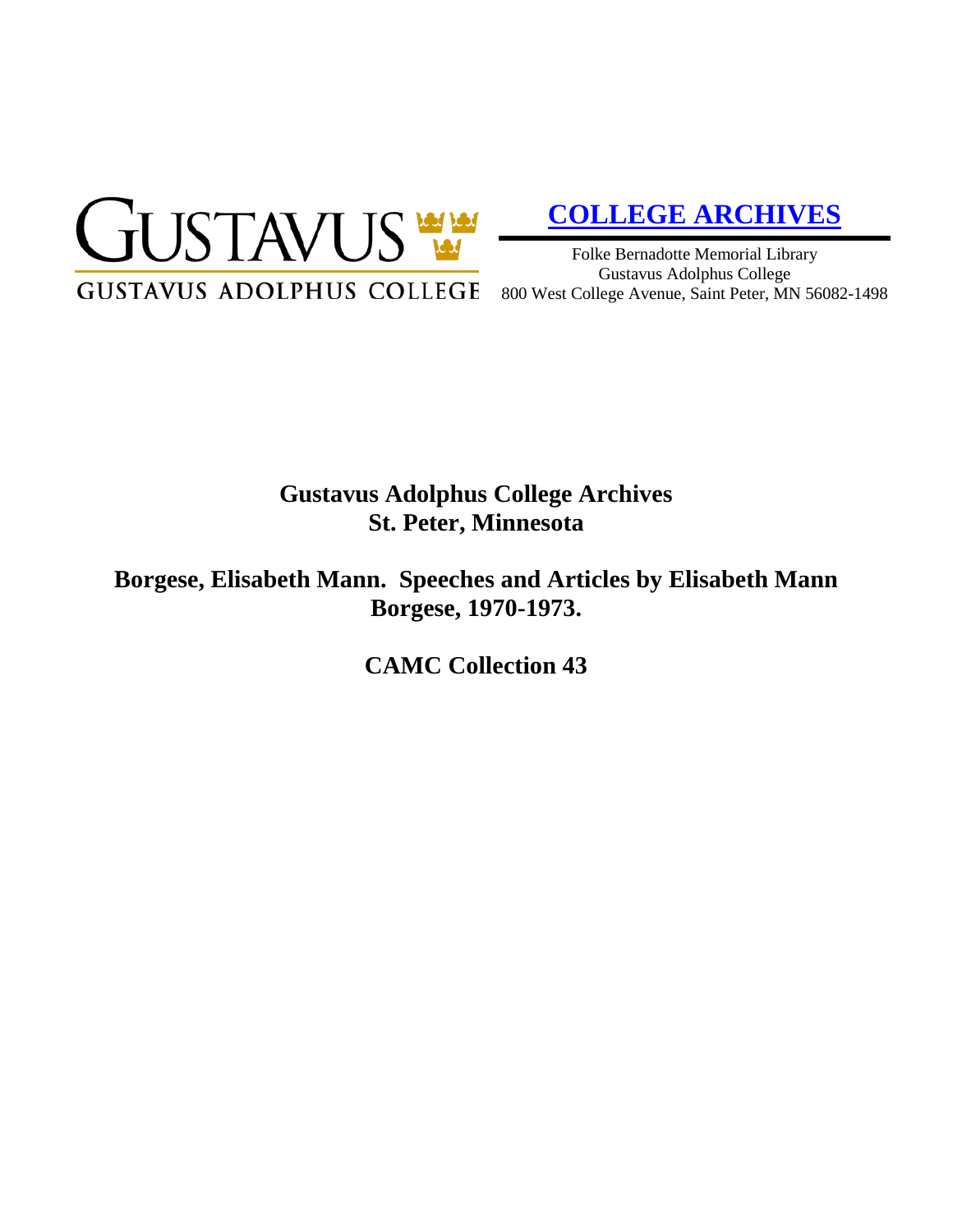#### **Borgese, Elisabeth Mann. Speeches and Articles by Elisabeth Mann Borgese, 1970-1973. CAMC Collection 43. 6 folders.**

#### **ABSTRACT:**

The Elisabeth Mann Borgese collection contains speeches and articles by Elisabeth Mann Borgese. Borgese was a senior fellow of the Center for the Study of Democratic Institutions, and spoke at the 1974 Nobel Conference at Gustavus Adolphus College.

### **RESTRICTIONS:**

There are no restrictions on use of this collection for research purposes. The researcher assumes full responsibility for observing all copyright, property, and libel laws as they apply.

Researchers must use collection in accordance with the policies of the College Archives, the Folke Bernadotte Memorial Library, and Gustavus Adolphus College.

#### **COLLECTION CITATION:**

Borgese, Elisabeth Mann. Speeches and Articles by Elisabeth Mann Borgese, 1970-1973. CAMC Collection 43. Gustavus Adolphus College Archives, St. Peter, Minnesota.

#### **PROCESSED BY:**

Amy Gratz, archives volunteer, processed this collection and developed the finding aid during May 2010.

### **RELATED COLLECTIONS IN THE ARCHIVES:**

Nobel Conference. Nobel Conference Collection, 1965-Ongoing. GACA Collection 92. Gustavus Adolphus College Archives, St. Peter, Minnesota.

#### **SUBJECT HEADINGS:**

Borgese, Elisabeth Mann, 1918-2002. Disarmament -- Addresses, essays, lectures. International Relations -- Addresses, essays, lectures. Peace -- Addresses, essays, lectures. Energy Policy -- Addresses, essays, lectures. Natural Resources -- Addresses, essays, lectures. International Cooperation -- Addresses, essays, lectures. The Center for the Study of Democratic Institutions. Nobel Conference.